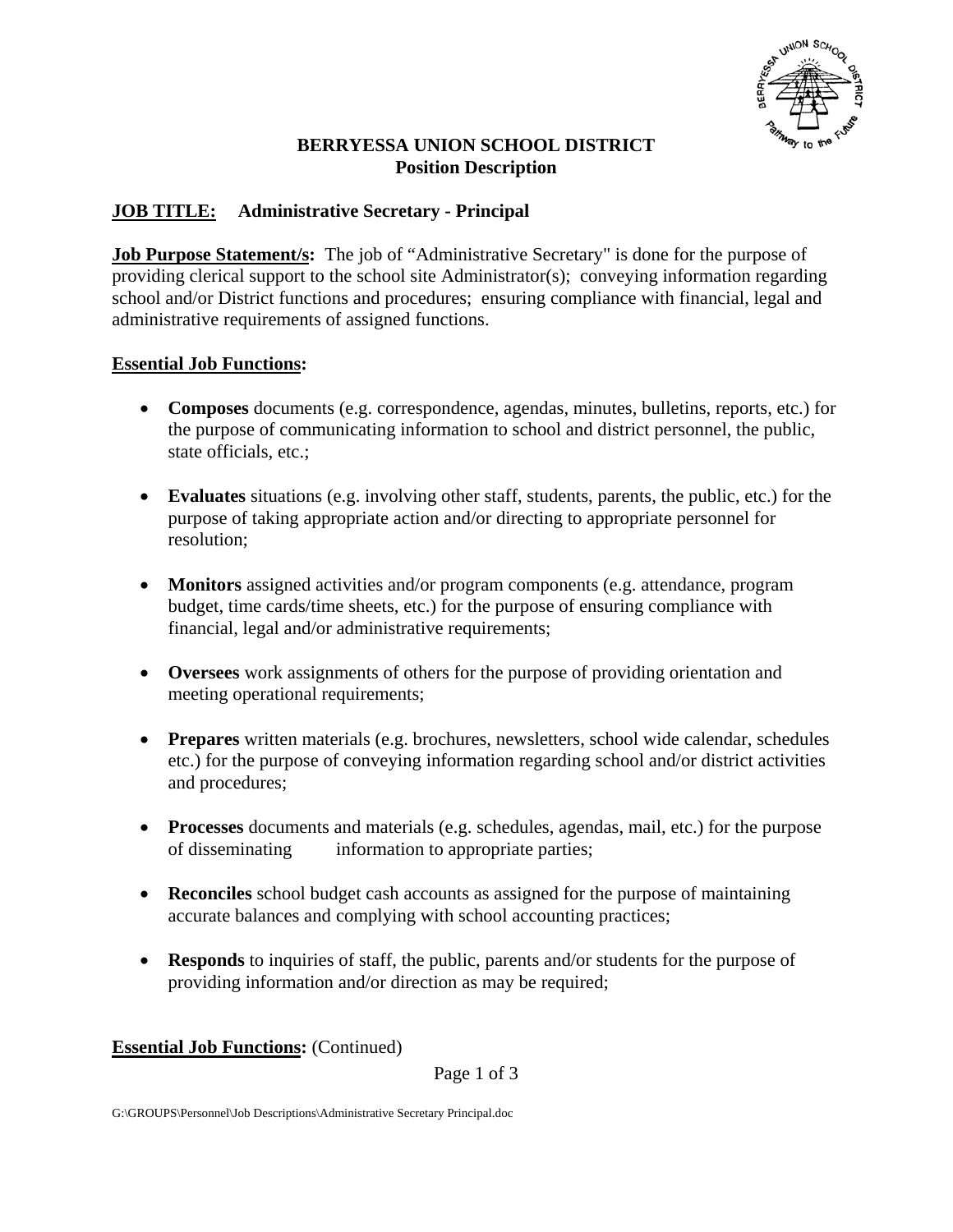- **Supports** principal and/or other school administrative personnel for the purpose of providing assistance with their administrative functions;
- **Arranges** and schedules a variety of meetings and assemblies for the purpose of preparing for events;
- **Monitors** maintenance of office equipment for the purpose of ensuring the availability of needed equipment;
- **Processes** the ordering and the distribution of site supplies for the purpose of ensuring the availability of needed supplies.

## **Other Job Functions:**

- **Attends** meetings for the purpose of conveying and/or gathering information required to perform functions;
- **Attends** appropriate workshops/conferences for the purpose of ongoing training;
- **Supervises** student helpers for the purpose of the completion of assigned tasks;
- **Enrolls** and transfers students for the purpose of maintaining student records;
- **Administers** first aid and medication to students for the purpose of meeting students immediate health needs;
- **Assists** with the maintenance of the health office and student health/safety records for the purpose of ensuring student health and safety;
- **Performs** other job related duties as may be assigned.

## **Job Requirements - Qualifications:**

- **Experience Required:** Prior job related experience with increasing responsibility.
- **Skills, Knowledge and/or Abilities Required:**

*Skills* to operate standard office equipment including use of basic computer applications, use English in both written and verbal form, use correct spelling, grammar and **Job Requirements - Qualifications:** (Continued)

Page 2 of 3